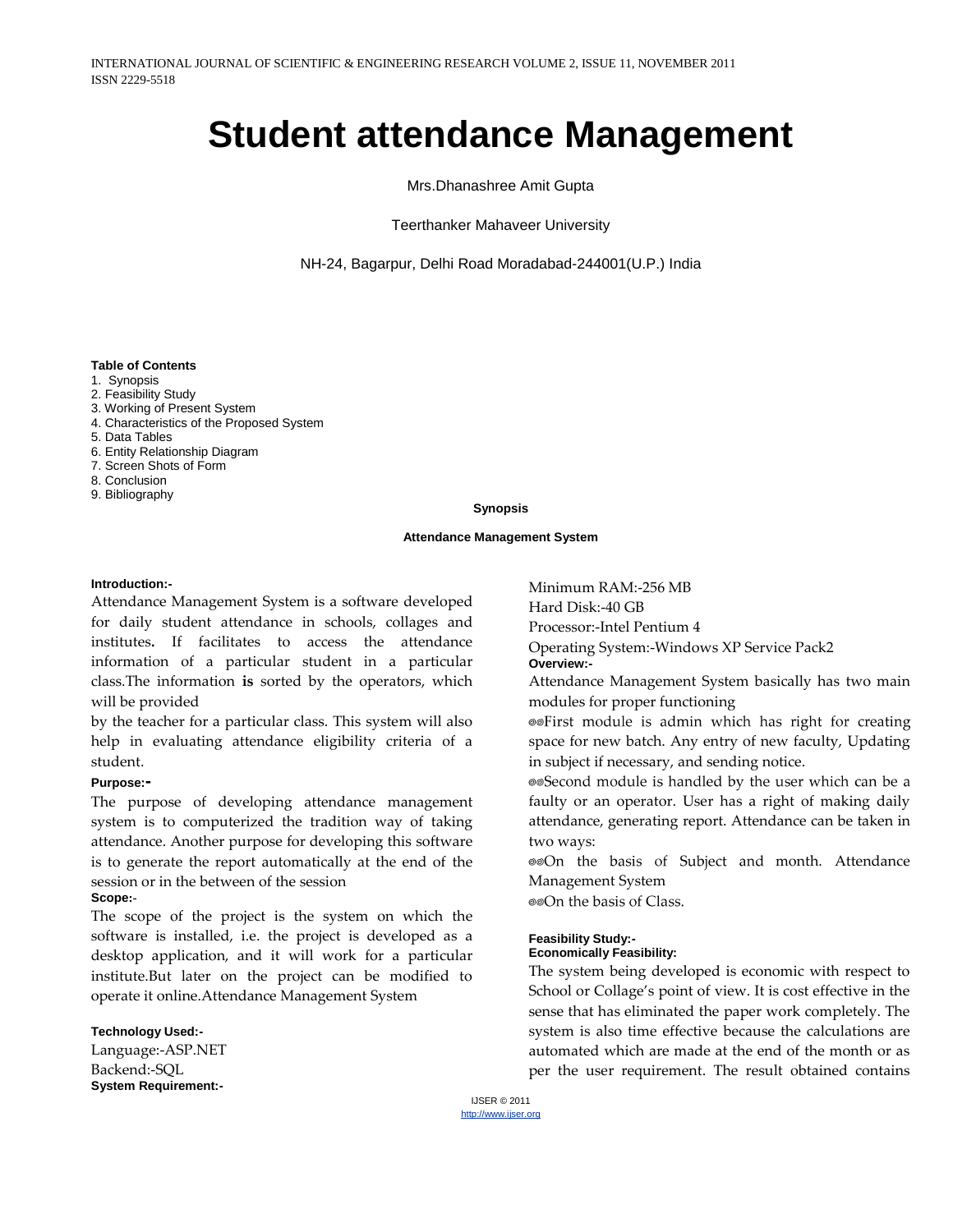minimum errors and are highly accurate as the data is required.

#### **Technical feasibility:**

The technical requirement for the system is economic and it does not use any other additional Hardware and software.

#### **Behavioral Feasibility:**

The system working is quite easy to use and learn due to its simple but attractive interface. User requires no special training for operating the system.

#### **Working of Present System**

In the present system all work is done on paper. The whole session attendance is stored in register and at the end of the session the reports are generated. We are not interested in generating report in the middle of the session or as per the requirement because it takes more time in calculation. At the end of session the students who don't have 75% attendance get a notice.

#### **DISADVANTAGES OF PRESENT WORKING SYSTEM**

**Not User Friendly:** The existing system is not user friendly because the retrieval of data is very slow and data is not maintained efficiently.

**Difficulty in report generating:** We require more calculations to generate the report so it is generated at the end of the session. And the student not get a single chance to improve their

attendance

**Login Table:-**

**Manual control**: All calculations to generate report is done manually so there is greater chance of errors.

**Lots of paperwork**: Existing system requires lot of paper work.Loss of even a single register/record led to difficult situation because all the papers are needed to generate the reports.

**Time consuming**: Every work is done manually so we cannot generate report in the middle of the session or as per the requirement because it is very time consuming. Attendance Management System

#### **CHAREACTERSTIC OF THE PROPOSED SYSTEM**

**User Friendly: -** The proposed system is user friendly because the retrieval and storing of data is fast and data is maintained efficiently. Moreover the graphical user interface is provided in the proposed system, which provides user to deal with the system very easily.

**Reports are easily generated:** reports can be easily generated in the proposed system so user can generate the report as per the requirement (monthly) or in the middle of the session. User can give the notice to the students so he/she become regular.

**Very less paper work:** The proposed system requires very less paper work. All the data is feted into the computer immediately and reports can be generated through computers.

Moreover work becomes very easy because there is no need to keep data on papers.

**Computer operator control:** Computer operator control will be there so no chance of errors. Moreover storing and retrieving of information is easy. So work can be done speedily and in time.

# **Data Base Table**

| S.No | <b>Field Name</b> | Data Types  | <b>Discription</b> | <b>Attendence Table:-</b> |                   |                |                    |  |  |
|------|-------------------|-------------|--------------------|---------------------------|-------------------|----------------|--------------------|--|--|
| 1.   | <b>User Name</b>  | Varchar(30) | Store user name    | S.No                      | <b>Field Name</b> | Data Types     | <b>Discription</b> |  |  |
|      |                   |             | for checking       | 1.                        | Adate             | Datetime       | Store date and     |  |  |
|      |                   |             | correct            |                           |                   |                | time of the period |  |  |
|      |                   |             | Username (not      | 2.                        | Week No.          | int            | Store the week     |  |  |
|      |                   |             | Null)              |                           |                   |                | number             |  |  |
| 2,   | Password          | Varchar(30) | Store password     | $\overline{3}$ .          | Periode No.       | Int            | Store period       |  |  |
|      |                   |             | corresponding      |                           |                   |                | number             |  |  |
|      |                   |             | to sername(Not     | $\overline{4}$            | Fcode             | Varchar $(10)$ | Store the faculty  |  |  |
|      |                   |             | Null)              |                           |                   |                | code               |  |  |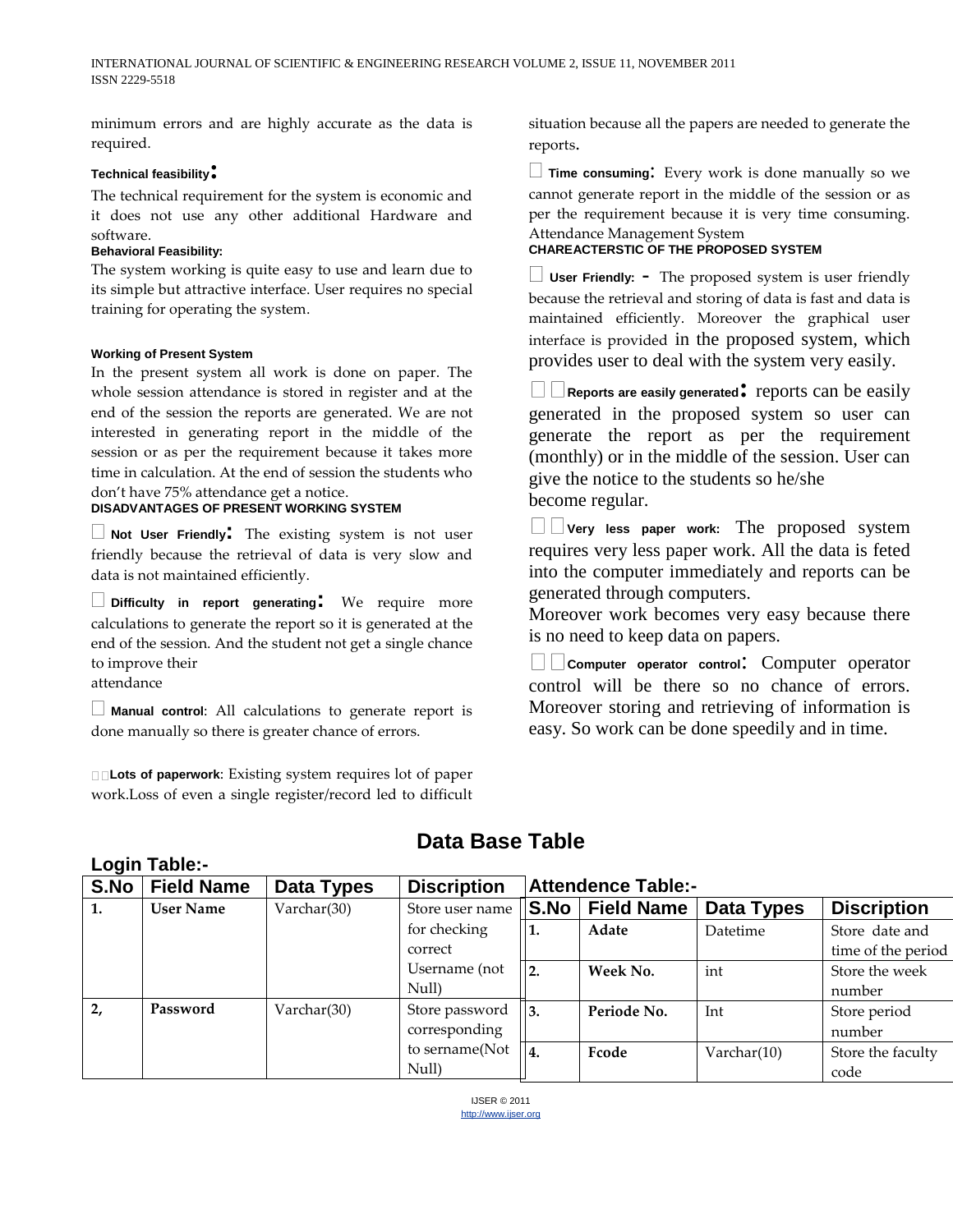| 5. | Admno.        | Int         | Admission form              | 11. | Week no.       | Int         | This will     |
|----|---------------|-------------|-----------------------------|-----|----------------|-------------|---------------|
|    |               |             | number                      |     |                |             | store the     |
| 6. | <b>Status</b> | Char(1)     | Status of the               |     |                |             | week number   |
|    |               |             | student means               |     |                |             | of the        |
|    |               |             | absent or present           |     |                |             | attendance of |
|    |               |             | or on leave                 |     |                |             | the student   |
| 7. | remark        | Varchar(50) | It will give remark $\ $ 2. |     | bcode          | Int         | Used to store |
|    |               |             | of the student that         |     |                |             | the batch     |
|    |               |             | he is on leave or           |     |                |             | code          |
|    |               |             | not                         |     |                |             |               |
|    |               |             |                             | 3.  | <b>Periode</b> | Int         | Used to store |
|    |               |             |                             |     |                |             | the period    |
|    |               |             |                             |     |                |             | number        |
|    |               |             |                             | 4.  | Fcode          | Varchar(10) | Used to store |
|    |               |             |                             |     |                |             | the faculty   |

# **Batches Table:-**

| S.No | <b>Field</b> | Dat          | <b>Discription</b>  |
|------|--------------|--------------|---------------------|
|      | <b>Name</b>  | <b>Types</b> |                     |
|      | <b>Bcode</b> | Int          | It stores the batch |
|      |              |              | code                |
| 2.   | Course       | Varchar(50)  | Use to store the    |
|      |              |              | student stream      |
| 3.   | Sem No.      | Int          | Used to store the   |
|      |              |              | semester of the     |
|      |              |              | student             |

# **Student Table:-**

**5. scode Varchar(10)** Used to store

code

the Subject Code

subject name

|                  |                        |                  | student stream    |                            | S.No | <b>Field</b>           | Data Types        | <b>Discription</b>                 |  |  |
|------------------|------------------------|------------------|-------------------|----------------------------|------|------------------------|-------------------|------------------------------------|--|--|
| 3.               | Sem No.                | Int              | Used to store the |                            |      | <b>Name</b>            |                   |                                    |  |  |
|                  |                        |                  |                   | semester of the<br>student |      | <b>Admno</b>           | Int               | Used to hold                       |  |  |
|                  | <b>Faculty Table:-</b> |                  |                   |                            |      |                        |                   | the student<br>admission<br>number |  |  |
| S.No             | <b>Field Name</b>      | <b>DataTypes</b> |                   | <b>Discription</b>         | 2.   | <b>Bcode</b>           | Int               | Used to hold                       |  |  |
| 1.               | Fcode                  | Varcahr(10)      |                   | Used to store              |      |                        |                   | Student                            |  |  |
|                  |                        |                  |                   | faculty code               |      |                        |                   | <b>Batch Code</b>                  |  |  |
| 2.               | Pwd                    | Varchar(10)      |                   | Used to store              | 3.   | sname                  | Varchar $(50)$    | Used to store                      |  |  |
|                  |                        |                  |                   | Password of                |      |                        |                   | student                            |  |  |
|                  |                        |                  |                   | faculty                    |      |                        |                   | name.                              |  |  |
| $\overline{3}$ . | Fname                  | Varchar(50)      |                   | Used to store              |      |                        |                   |                                    |  |  |
|                  |                        |                  |                   | faculty name               |      | <b>Subject Table:-</b> |                   |                                    |  |  |
| 4.               | dept                   | Varchar(50)      |                   | Used to store              | S.No | <b>Field Name</b>      | <b>Data Types</b> | <b>Discription</b>                 |  |  |
|                  |                        |                  |                   | faculty from               | 1.   | <b>Scode</b>           | Varchar(10)       | Used to                            |  |  |
|                  |                        |                  |                   | which                      |      |                        |                   | store subject                      |  |  |
|                  |                        |                  |                   | department.                |      |                        |                   | code                               |  |  |
|                  |                        |                  |                   |                            | 2.   | sname                  | Varchar $(50)$    | Usedto store                       |  |  |

# **Schedule Table:-**

| S.No Field |             | Data Types   Discription |  |
|------------|-------------|--------------------------|--|
|            | <b>Name</b> |                          |  |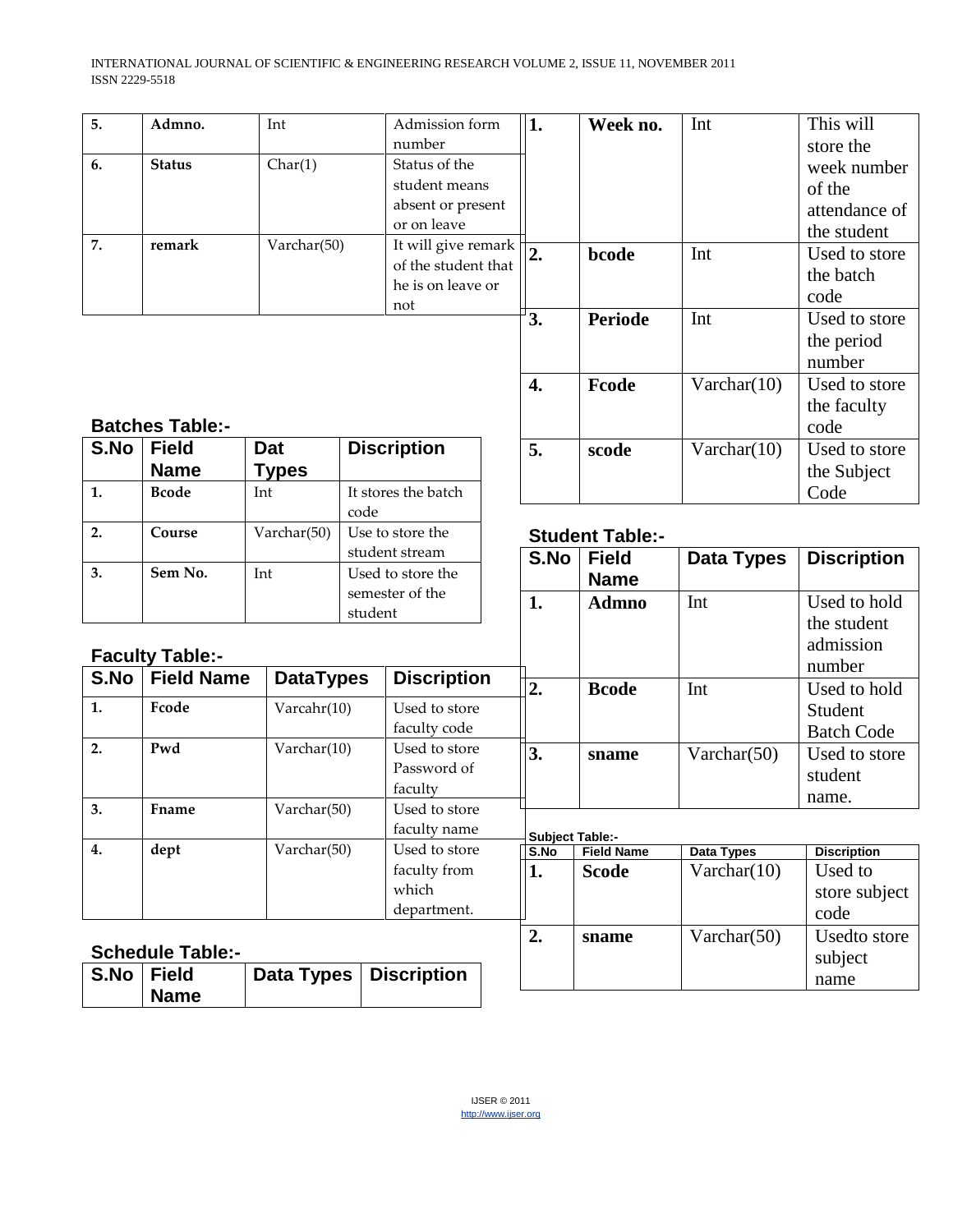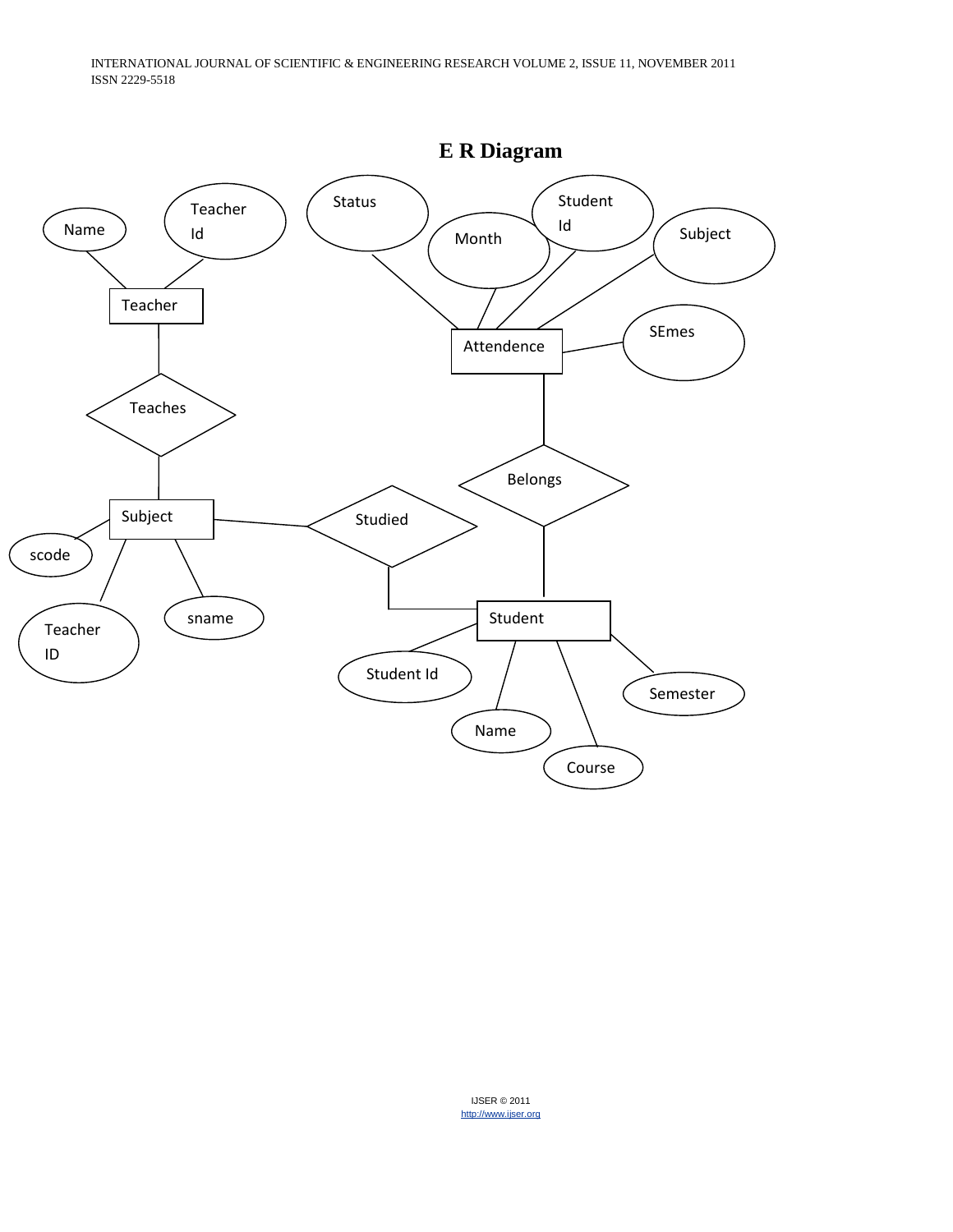**Screen Shots**

| Login Form                                                                                 |                                                               | Mozilla Firefox 4.0 Beta 9                                                                                                                                                                                                                                                                              |                     |
|--------------------------------------------------------------------------------------------|---------------------------------------------------------------|---------------------------------------------------------------------------------------------------------------------------------------------------------------------------------------------------------------------------------------------------------------------------------------------------------|---------------------|
| Mozilla Firefox 4.0 Beta 9                                                                 |                                                               | File Edit View History Bookmarks Tools Help                                                                                                                                                                                                                                                             |                     |
| Edit View History Bookmarks Tools Help<br>Ele<br>http://locahost:330nUrl=%2fDefault.aspx + |                                                               | <b>X</b> attendance management system project X<br>http://localhost:24Url=%2fdefault.aspx × +<br>Gmail - Author Guidelines - 2dhanashree ><br>$\frac{1}{\sqrt{2}}$ + $\frac{1}{C}$ $\frac{1}{C}$ + Google<br>http://localhost:2429/login.aspx?ReturnUrl=%2fdefault.aspx<br>$\leftarrow$ ) $\rightarrow$ | $\boldsymbol{\rho}$ |
| http://localhost:3308/login.aspx?ReturnUrl=%2fDefault.aspx                                 | $\uparrow$ $\uparrow$ $\sigma$ $\downarrow$ $\uparrow$ Google | <b>Online Attendance</b>                                                                                                                                                                                                                                                                                |                     |
| <b>Online Attendance</b>                                                                   |                                                               |                                                                                                                                                                                                                                                                                                         |                     |
| Login<br>Faculty Code:<br>Password:<br>Login                                               |                                                               | Login<br>Faculty Code:<br>Password:<br>Loqin<br>. Faculty Code is required!<br>· Password is required!                                                                                                                                                                                                  |                     |
| <b>UDC</b> "<br>WebApplication2 (Run<br>Mozila Firefox 4.0 Bet                             |                                                               |                                                                                                                                                                                                                                                                                                         | 15. Project Atte    |

**This login Form is made For Security purpose. So only Authenticated User only Access in to the Project.** 

After Logged in the following web screen will appear

| $\frac{1}{2}$ . The contract $\frac{1}{2}$ and $\frac{1}{2}$ . The contract $\frac{1}{2}$ and $\frac{1}{2}$ . The contract of $\frac{1}{2}$ | <sup>3</sup> Untitled Page - Mozilla Firefox 4.0 Beta 9 |                                                                                              |                                                | <b>Call</b> ie       |
|---------------------------------------------------------------------------------------------------------------------------------------------|---------------------------------------------------------|----------------------------------------------------------------------------------------------|------------------------------------------------|----------------------|
| <sup>2</sup> Mozilla Firefox 4.0 Beta 9                                                                                                     | File Edit View History Bookmarks Tools Help             |                                                                                              |                                                |                      |
| File Edit View History Bookmarks Tools Help                                                                                                 |                                                         | M Gmail - Author Guidelines - 2dhanashree X & attendance management system project           | $x +$<br><b>Untitled Page</b>                  |                      |
| M Gmail - Author Guidelines - 2dhanashree X 3 attendance management system project X 3<br>http://localhost:24Url=%2fdefault.aspx × +        | A http://localhost:2429/default.aspx                    |                                                                                              | $\frac{1}{12} - C \sqrt{3} \cdot \frac{1}{12}$ | $P$ fee              |
| $P$ fr<br>$\Rightarrow$ $e$ $\frac{1}{2}$ $\Rightarrow$ Google<br>http://localhost:2429/login.aspx?ReturnUrl=%2fdefault.aspx                | Welcome                                                 | Home Page                                                                                    |                                                |                      |
| Online Attendance                                                                                                                           | Al Stevens<br>Home Page                                 | <b>Time Table</b>                                                                            |                                                |                      |
|                                                                                                                                             | <b>D</b> Search Student<br>▷ Change Password            | Week<br>Period<br>Semister                                                                   | Subject                                        |                      |
|                                                                                                                                             | <b>DId Attendance</b><br><b>Faculties List</b>          | BE CS, 3<br>Thu                                                                              | Data Structures                                | Attendance           |
|                                                                                                                                             |                                                         |                                                                                              |                                                |                      |
|                                                                                                                                             | Logout                                                  |                                                                                              |                                                |                      |
| Login                                                                                                                                       |                                                         |                                                                                              |                                                |                      |
| Faculty Code: sa                                                                                                                            |                                                         |                                                                                              |                                                |                      |
| Password:                                                                                                                                   |                                                         |                                                                                              |                                                |                      |
|                                                                                                                                             |                                                         |                                                                                              |                                                |                      |
| Login                                                                                                                                       |                                                         |                                                                                              |                                                |                      |
| · Password is required!                                                                                                                     |                                                         |                                                                                              |                                                |                      |
|                                                                                                                                             |                                                         |                                                                                              |                                                |                      |
|                                                                                                                                             |                                                         |                                                                                              |                                                |                      |
|                                                                                                                                             |                                                         |                                                                                              |                                                |                      |
|                                                                                                                                             |                                                         |                                                                                              |                                                |                      |
|                                                                                                                                             |                                                         |                                                                                              |                                                |                      |
|                                                                                                                                             |                                                         |                                                                                              |                                                |                      |
|                                                                                                                                             |                                                         |                                                                                              |                                                |                      |
|                                                                                                                                             |                                                         |                                                                                              |                                                |                      |
|                                                                                                                                             |                                                         |                                                                                              |                                                |                      |
|                                                                                                                                             |                                                         |                                                                                              |                                                |                      |
| ASP.NET Development Server                                                                                                                  |                                                         |                                                                                              |                                                |                      |
| http://localhost:2429/                                                                                                                      |                                                         | 4 U O O " Untitled Page  图 d_projectifie.d 图 SRSExample w 20 WebApplication O Norton Account |                                                | 15. Project Atte © P |
| U O O <sup>27</sup> U Mozilla Firefox<br>a di projectfile.d<br>SRSExample-w @ WebApplication<br>Morton Account<br>15. Project Atte          | 3:23 PM                                                 |                                                                                              |                                                |                      |
|                                                                                                                                             |                                                         |                                                                                              |                                                |                      |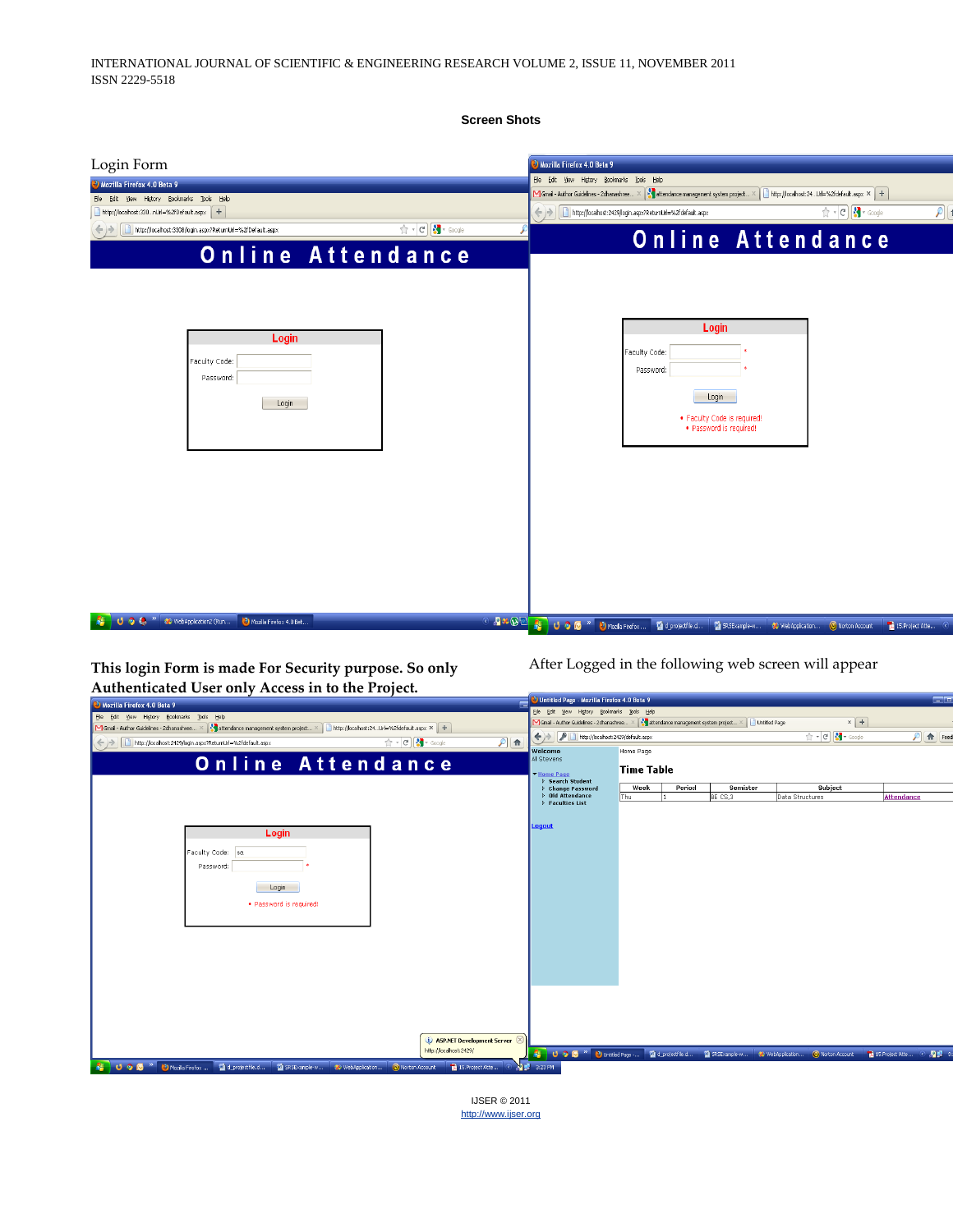# To search engine for a Student

| <sup>2</sup> Untitled Page - Mozilla Firefox 4.0 Beta 9                               |                   |                 |                      |                                                                                                         | $= 5x$                                   | <sup>2</sup> Untitled Page - Mozilla Firefox 4.0 Beta 9 |                                                                                      |                  |                                                                                                         |                                 | $\Box$ $\Box$ x      |
|---------------------------------------------------------------------------------------|-------------------|-----------------|----------------------|---------------------------------------------------------------------------------------------------------|------------------------------------------|---------------------------------------------------------|--------------------------------------------------------------------------------------|------------------|---------------------------------------------------------------------------------------------------------|---------------------------------|----------------------|
| File Edit View History Bookmarks Tools Help                                           |                   |                 |                      |                                                                                                         |                                          | File Edit View History Bookmarks Tools Help             |                                                                                      |                  |                                                                                                         |                                 |                      |
| M Gmail - Author Guidelines - 2dhanashree X   Mattendance management system project X |                   |                 | <b>Untitled Page</b> | $x +$                                                                                                   | - 田                                      |                                                         | M Gmail - Author Guidelines - 2dhanashree X 3 attendance management system project X | Untitled Page    | $x$ +                                                                                                   |                                 | - 田                  |
|                                                                                       |                   |                 |                      | http://localhost:2429/searchstudents.aspx $\mathbf{r} \in \mathbb{C}$ $\left\  \cdot \right\ $ + Google | $\rho$   $\hat{\mathbf{n}}$   Feedback - | http://localhost:2429/changepassword.aspx               |                                                                                      |                  | http://localhost:2429/changepassword.aspx $\star$ $\mathcal{C}$ $\left\  \cdot \right\ $ $\star$ Google |                                 | $P$ feedback $\cdot$ |
| Welcome<br>Al Stevens                                                                 | Home Page         |                 |                      |                                                                                                         |                                          | Welcome<br>Al Stevens                                   | Home Page > Change Password                                                          |                  |                                                                                                         |                                 |                      |
| <b>V</b> Home Page<br>D Search Student                                                | <b>Time Table</b> |                 |                      |                                                                                                         |                                          | ▼ Home Page<br>▷ Search Student                         | <b>Change Password</b>                                                               |                  |                                                                                                         |                                 |                      |
| <b>D</b> Change Password                                                              | Week              | Period          | Semister             | Subject                                                                                                 |                                          | D Change Password                                       | Old Password:                                                                        |                  |                                                                                                         |                                 |                      |
| D Old Search Student                                                                  | Thu               |                 | BE CS,3              | Data Structures                                                                                         | Attendance                               | D Old Attendance<br><b>Faculties List</b>               | New Password :                                                                       |                  |                                                                                                         |                                 |                      |
|                                                                                       |                   |                 |                      |                                                                                                         |                                          |                                                         | Confirm New Password                                                                 |                  |                                                                                                         |                                 |                      |
| Logout                                                                                |                   |                 |                      |                                                                                                         |                                          | <b>Logout</b>                                           |                                                                                      |                  |                                                                                                         |                                 |                      |
|                                                                                       |                   |                 |                      |                                                                                                         |                                          |                                                         | Change Password                                                                      |                  |                                                                                                         |                                 |                      |
|                                                                                       |                   |                 |                      |                                                                                                         |                                          |                                                         |                                                                                      |                  |                                                                                                         |                                 |                      |
|                                                                                       |                   |                 |                      |                                                                                                         |                                          |                                                         |                                                                                      |                  |                                                                                                         |                                 |                      |
|                                                                                       |                   |                 |                      |                                                                                                         |                                          |                                                         |                                                                                      |                  |                                                                                                         |                                 |                      |
|                                                                                       |                   |                 |                      |                                                                                                         |                                          |                                                         |                                                                                      |                  |                                                                                                         |                                 |                      |
|                                                                                       |                   |                 |                      |                                                                                                         |                                          |                                                         |                                                                                      |                  |                                                                                                         |                                 |                      |
|                                                                                       |                   |                 |                      |                                                                                                         |                                          |                                                         |                                                                                      |                  |                                                                                                         |                                 |                      |
|                                                                                       |                   |                 |                      |                                                                                                         |                                          |                                                         |                                                                                      |                  |                                                                                                         |                                 |                      |
|                                                                                       |                   |                 |                      |                                                                                                         |                                          |                                                         |                                                                                      |                  |                                                                                                         |                                 |                      |
|                                                                                       |                   |                 |                      |                                                                                                         |                                          |                                                         |                                                                                      |                  |                                                                                                         |                                 |                      |
|                                                                                       |                   |                 |                      |                                                                                                         |                                          |                                                         |                                                                                      |                  |                                                                                                         |                                 |                      |
|                                                                                       |                   |                 |                      |                                                                                                         |                                          |                                                         |                                                                                      |                  |                                                                                                         |                                 |                      |
|                                                                                       |                   |                 |                      |                                                                                                         |                                          |                                                         |                                                                                      |                  |                                                                                                         |                                 |                      |
|                                                                                       |                   |                 |                      |                                                                                                         |                                          |                                                         |                                                                                      |                  |                                                                                                         |                                 |                      |
|                                                                                       |                   |                 |                      |                                                                                                         |                                          |                                                         |                                                                                      |                  |                                                                                                         |                                 |                      |
|                                                                                       |                   |                 |                      |                                                                                                         |                                          |                                                         |                                                                                      |                  |                                                                                                         |                                 |                      |
|                                                                                       |                   |                 |                      |                                                                                                         |                                          |                                                         |                                                                                      |                  |                                                                                                         |                                 |                      |
|                                                                                       |                   |                 |                      |                                                                                                         |                                          |                                                         |                                                                                      |                  |                                                                                                         |                                 |                      |
|                                                                                       | Untiled Page -    | d projectfile.d |                      | SRSExample-w <b>20</b> WebApplication O Norton Account                                                  | 15. Project Atte 3 . 2 . 3:26 PM         | Æ                                                       |                                                                                      | 0 Morton Account |                                                                                                         | 15. Project Atte © 2012 3:28 PM |                      |
|                                                                                       |                   |                 |                      |                                                                                                         |                                          |                                                         |                                                                                      |                  |                                                                                                         |                                 |                      |

Just Enter the Student initial and list will appear to search that name

# To review the Old Attendance



Changing password

Faculty List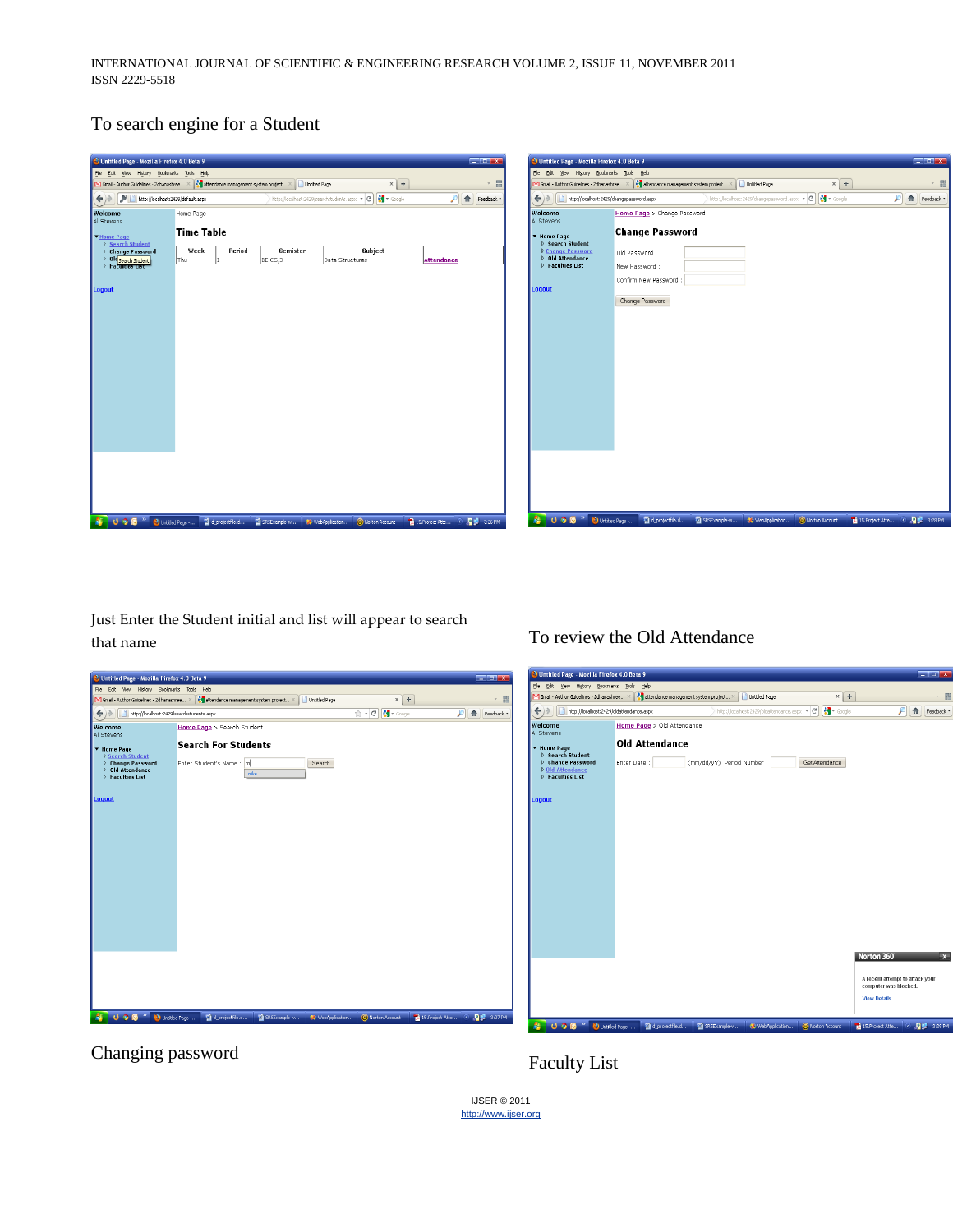| Untitled Page - Mozilla Firefox 4.0 Beta 9                                   | <b>College St</b>                                                                                                                                                                                                                   | J Untitled Page - Mozilla Firefox 4.0 Beta 9                                                                         |                                                         |         |                                                                                                                                                                                                                                                                                                                                                                                                                        | $=$ $-$      |  |  |
|------------------------------------------------------------------------------|-------------------------------------------------------------------------------------------------------------------------------------------------------------------------------------------------------------------------------------|----------------------------------------------------------------------------------------------------------------------|---------------------------------------------------------|---------|------------------------------------------------------------------------------------------------------------------------------------------------------------------------------------------------------------------------------------------------------------------------------------------------------------------------------------------------------------------------------------------------------------------------|--------------|--|--|
| Elle Edit View History Bookmarks Tools Help                                  |                                                                                                                                                                                                                                     | Elle Edit View Higtory Bookmarks Tools Help                                                                          |                                                         |         |                                                                                                                                                                                                                                                                                                                                                                                                                        |              |  |  |
|                                                                              | $\times$ +<br>M Gmail - Author Guidelines - 2dhanashree X   Mattendance management system project X  <br>Untitled Page<br>- 四                                                                                                       | $x +$<br>· 四<br>MiGmail - Author Guidelines - 2dhanashree X 3 attendance management system project X   Untitled Page |                                                         |         |                                                                                                                                                                                                                                                                                                                                                                                                                        |              |  |  |
| $\leftrightarrow$<br>http://localhost:2429/faculties.aspx                    | ☆ - C $\left \frac{1}{2}\right $ - Google<br>$P$ $f$ Feedback $\cdot$                                                                                                                                                               | http://localhost:2429/attendance.aspx?weekno=48period=18semister=BE+C5%2c3                                           |                                                         |         | $\uparrow$ $\uparrow$ $\uparrow$ $\uparrow$ $\uparrow$ $\uparrow$ $\uparrow$ $\uparrow$ $\uparrow$ $\uparrow$ $\uparrow$ $\uparrow$ $\uparrow$ $\uparrow$ $\uparrow$ $\uparrow$ $\uparrow$ $\uparrow$ $\uparrow$ $\uparrow$ $\uparrow$ $\uparrow$ $\uparrow$ $\uparrow$ $\uparrow$ $\uparrow$ $\uparrow$ $\uparrow$ $\uparrow$ $\uparrow$ $\uparrow$ $\uparrow$ $\uparrow$ $\uparrow$ $\uparrow$ $\uparrow$ $\uparrow$ | ♪ feedback * |  |  |
| Welcome<br>Al Stevens                                                        | Home Page > Faculties List                                                                                                                                                                                                          | Welcome<br>Al Stevens                                                                                                | Attendance                                              |         |                                                                                                                                                                                                                                                                                                                                                                                                                        |              |  |  |
| <b>V</b> Home Page<br><b>D</b> Search Student                                | <b>List Of Faculties</b>                                                                                                                                                                                                            | <b>v</b> Home Page<br>▷ Search Student<br><b>D</b> Change Password                                                   | -Attendance Header                                      |         |                                                                                                                                                                                                                                                                                                                                                                                                                        |              |  |  |
| <b>D</b> Change Password<br><b>b</b> Old Attendance<br><b>Faculties List</b> | Faculty Code: a<br>Faculty Name: a                                                                                                                                                                                                  | <b>D</b> Old Attendance<br><b>D</b> Faculties List                                                                   | Today: 9/8/2011 Week No: 4 Period: 1 Seminster: BE CS,3 |         |                                                                                                                                                                                                                                                                                                                                                                                                                        |              |  |  |
|                                                                              | Departmet : a                                                                                                                                                                                                                       |                                                                                                                      | admno                                                   | sname   | Attendance                                                                                                                                                                                                                                                                                                                                                                                                             | Remarks      |  |  |
| Logout                                                                       | Faculty Code : as                                                                                                                                                                                                                   | Logout                                                                                                               | 8                                                       | Dan     | <b>O</b> Present C Absent C Leave                                                                                                                                                                                                                                                                                                                                                                                      |              |  |  |
|                                                                              | Faculty Name: Al Stevens<br>Departmet : EC                                                                                                                                                                                          |                                                                                                                      | 9                                                       | Holding | O Present © Absent © Leave                                                                                                                                                                                                                                                                                                                                                                                             |              |  |  |
|                                                                              |                                                                                                                                                                                                                                     |                                                                                                                      | $\overline{7}$                                          | Jason   | O Present © Absent © Leave                                                                                                                                                                                                                                                                                                                                                                                             |              |  |  |
|                                                                              | Faculty Code: jq<br>Faculty Name : James Goodwill                                                                                                                                                                                   |                                                                                                                      | 10                                                      | Ronaldo | O Present C Absent C Leave                                                                                                                                                                                                                                                                                                                                                                                             |              |  |  |
|                                                                              | Departmet: CS                                                                                                                                                                                                                       |                                                                                                                      | 6                                                       | Scott   | OPresent @ Absent © Leave                                                                                                                                                                                                                                                                                                                                                                                              |              |  |  |
|                                                                              | Faculty Code: sw<br>Faculty Name : Stephen Walther<br>Departmet: CS                                                                                                                                                                 |                                                                                                                      | Submit<br>Attendance stored successfully!               |         |                                                                                                                                                                                                                                                                                                                                                                                                                        |              |  |  |
|                                                                              |                                                                                                                                                                                                                                     |                                                                                                                      |                                                         |         |                                                                                                                                                                                                                                                                                                                                                                                                                        |              |  |  |
|                                                                              |                                                                                                                                                                                                                                     |                                                                                                                      |                                                         |         |                                                                                                                                                                                                                                                                                                                                                                                                                        |              |  |  |
|                                                                              |                                                                                                                                                                                                                                     |                                                                                                                      |                                                         |         |                                                                                                                                                                                                                                                                                                                                                                                                                        |              |  |  |
|                                                                              |                                                                                                                                                                                                                                     |                                                                                                                      |                                                         |         |                                                                                                                                                                                                                                                                                                                                                                                                                        |              |  |  |
|                                                                              |                                                                                                                                                                                                                                     |                                                                                                                      |                                                         |         |                                                                                                                                                                                                                                                                                                                                                                                                                        |              |  |  |
|                                                                              |                                                                                                                                                                                                                                     |                                                                                                                      |                                                         |         |                                                                                                                                                                                                                                                                                                                                                                                                                        |              |  |  |
|                                                                              |                                                                                                                                                                                                                                     |                                                                                                                      |                                                         |         |                                                                                                                                                                                                                                                                                                                                                                                                                        |              |  |  |
|                                                                              |                                                                                                                                                                                                                                     |                                                                                                                      |                                                         |         |                                                                                                                                                                                                                                                                                                                                                                                                                        |              |  |  |
|                                                                              |                                                                                                                                                                                                                                     |                                                                                                                      |                                                         |         |                                                                                                                                                                                                                                                                                                                                                                                                                        |              |  |  |
| <b>Contractor Contractor Contractor</b>                                      | <b>Continuation</b> of the measures of the international continues of the measures of the first continues of the continues of the continues of the continues of the continues of the continues of the continues of the continues of |                                                                                                                      |                                                         |         | <b>EX IS A REAL PROPERTY OF A CONSULTANT CONTINUES OF A REPORT OF A REPORT OF A REPORT OF A REPORT OF A REPORT OF A REPORT OF A REPORT OF A REPORT OF A REPORT OF A REPORT OF A REPORT OF A REPORT OF A REPORT OF A REPORT OF A </b>                                                                                                                                                                                   |              |  |  |

### Store the Attendance

| Untitled Page - Mozilla Firefox 4.0 Beta 9                                                      |                   |         |                                                                                                                      | $  x$                | Untitled Page - Mozilla Firefox 4.0 Beta 9                                                 |                                                                                                                         |                                                                                                                                                                                                                                                                                                                                                                                                                        | $\equiv$                     |
|-------------------------------------------------------------------------------------------------|-------------------|---------|----------------------------------------------------------------------------------------------------------------------|----------------------|--------------------------------------------------------------------------------------------|-------------------------------------------------------------------------------------------------------------------------|------------------------------------------------------------------------------------------------------------------------------------------------------------------------------------------------------------------------------------------------------------------------------------------------------------------------------------------------------------------------------------------------------------------------|------------------------------|
| Elle Edit View History Bookmarks Tools Help                                                     |                   |         |                                                                                                                      |                      | File Edit View History Bookmarks Tools Help                                                |                                                                                                                         |                                                                                                                                                                                                                                                                                                                                                                                                                        |                              |
| M Gmail - Author Guidelines - 2dhanashree X & attendance management system project X            |                   |         | $x$ +<br>Untitled Page                                                                                               | - 晋                  |                                                                                            | M Gmail - Author Guidelines - 2chanashree X 3 attendance management system project X                                    | $x$ +<br>Untitled Page                                                                                                                                                                                                                                                                                                                                                                                                 |                              |
| $\bigodot$<br>http://localhost:2429/attendance.aspx?weekno=48period=18semister=BE CS,3          |                   |         | $\uparrow$ - $\mathcal{C}$ $\downarrow$ - Google                                                                     | $P$ feedback $\cdot$ | http://locahost:2429/oldattendance.aspx<br>$\leftarrow$ $\rightarrow$                      |                                                                                                                         | $\uparrow$ $\uparrow$ $\uparrow$ $\uparrow$ $\uparrow$ $\uparrow$ $\uparrow$ $\uparrow$ $\uparrow$ $\uparrow$ $\uparrow$ $\uparrow$ $\uparrow$ $\uparrow$ $\uparrow$ $\uparrow$ $\uparrow$ $\uparrow$ $\uparrow$ $\uparrow$ $\uparrow$ $\uparrow$ $\uparrow$ $\uparrow$ $\uparrow$ $\uparrow$ $\uparrow$ $\uparrow$ $\uparrow$ $\uparrow$ $\uparrow$ $\uparrow$ $\uparrow$ $\uparrow$ $\uparrow$ $\uparrow$ $\uparrow$ | $\rho$ $\uparrow$ $\uparrow$ |
| <b>Welcome</b><br>Al Stevens                                                                    | <b>Attendance</b> |         |                                                                                                                      |                      | Welcome<br>Al Stevens                                                                      | Home Page > Old Attendance                                                                                              |                                                                                                                                                                                                                                                                                                                                                                                                                        |                              |
| ▼ Home Page<br>▷ Search Student<br>▷ Change Password<br><b>Did Attendance</b><br>Faculties List | Attendance Header |         | Today : 9/8/2011 Week No: 4 Period : 1 Seminster : BE CS,3                                                           |                      | ▼ Home Page<br>▷ Search Student<br>▷ Change Password<br>▶ Old Attendance<br>Faculties List | <b>Old Attendance</b><br>Enter Date: 9/8/2011 (mm/dd/yy) Period Number: 1                                               | GetAttendance                                                                                                                                                                                                                                                                                                                                                                                                          |                              |
|                                                                                                 | admno             | sname   | Attendance                                                                                                           | <b>Remarks</b>       |                                                                                            | admno sname<br>status                                                                                                   | remarks                                                                                                                                                                                                                                                                                                                                                                                                                |                              |
| Logout                                                                                          | 8                 | Dan     | O Present © Absent © Leave                                                                                           |                      | Logout                                                                                     | <b>Update Cancel</b> 8<br>Dan<br>l a                                                                                    |                                                                                                                                                                                                                                                                                                                                                                                                                        |                              |
|                                                                                                 | -9                | Holding | O Present © Absent © Leave                                                                                           |                      |                                                                                            | Holding p<br>Edit<br>lg.<br>Edit<br>l۶<br>Jason                                                                         |                                                                                                                                                                                                                                                                                                                                                                                                                        |                              |
|                                                                                                 | $\overline{7}$    | Jason   | O Present © Absent © Leave                                                                                           |                      |                                                                                            | 10<br>Edit<br>Ronaldop                                                                                                  |                                                                                                                                                                                                                                                                                                                                                                                                                        |                              |
|                                                                                                 | 10                | Ronaldo | O Present © Absent © Leave                                                                                           |                      |                                                                                            | ١ĥ<br>Edit<br>Scott a                                                                                                   |                                                                                                                                                                                                                                                                                                                                                                                                                        |                              |
|                                                                                                 | 6                 | Scott   | O Present © Absent © Leave                                                                                           |                      |                                                                                            |                                                                                                                         |                                                                                                                                                                                                                                                                                                                                                                                                                        |                              |
|                                                                                                 | Submit            |         |                                                                                                                      |                      |                                                                                            |                                                                                                                         |                                                                                                                                                                                                                                                                                                                                                                                                                        |                              |
| $\begin{array}{ccc} & & & \\ \circ & \circ & \circ \end{array}$<br>Æ.                           |                   |         | ● Unitled Page  ■ 20 d_projectfile.d ■ SRSExample-w ● WebApplicatio ● Norton Account ■ 15.Project Att ● ■ 風景 3:30 PM |                      | a,                                                                                         | U → O ™ → Untitled Page  ■ Pid_projectfile.d ■ SRSExample-w ■ WebApplicatio ● O Intron Account ■ 15.Project Att © 18 见录 |                                                                                                                                                                                                                                                                                                                                                                                                                        |                              |

Attendance Report

#### After storing th attendance

#### **Conclusion**

The Attendance Management System is developed using ASP.NET with C# fully meets the objectives of the system which it has been developed. The system has reached a steady state where all bugs have been eliminated. The system is operated at a high level of efficiency and all the

teachers and user associated with the system understands its advantage. The system solves the problem. It was intended to solve as requirement specification.